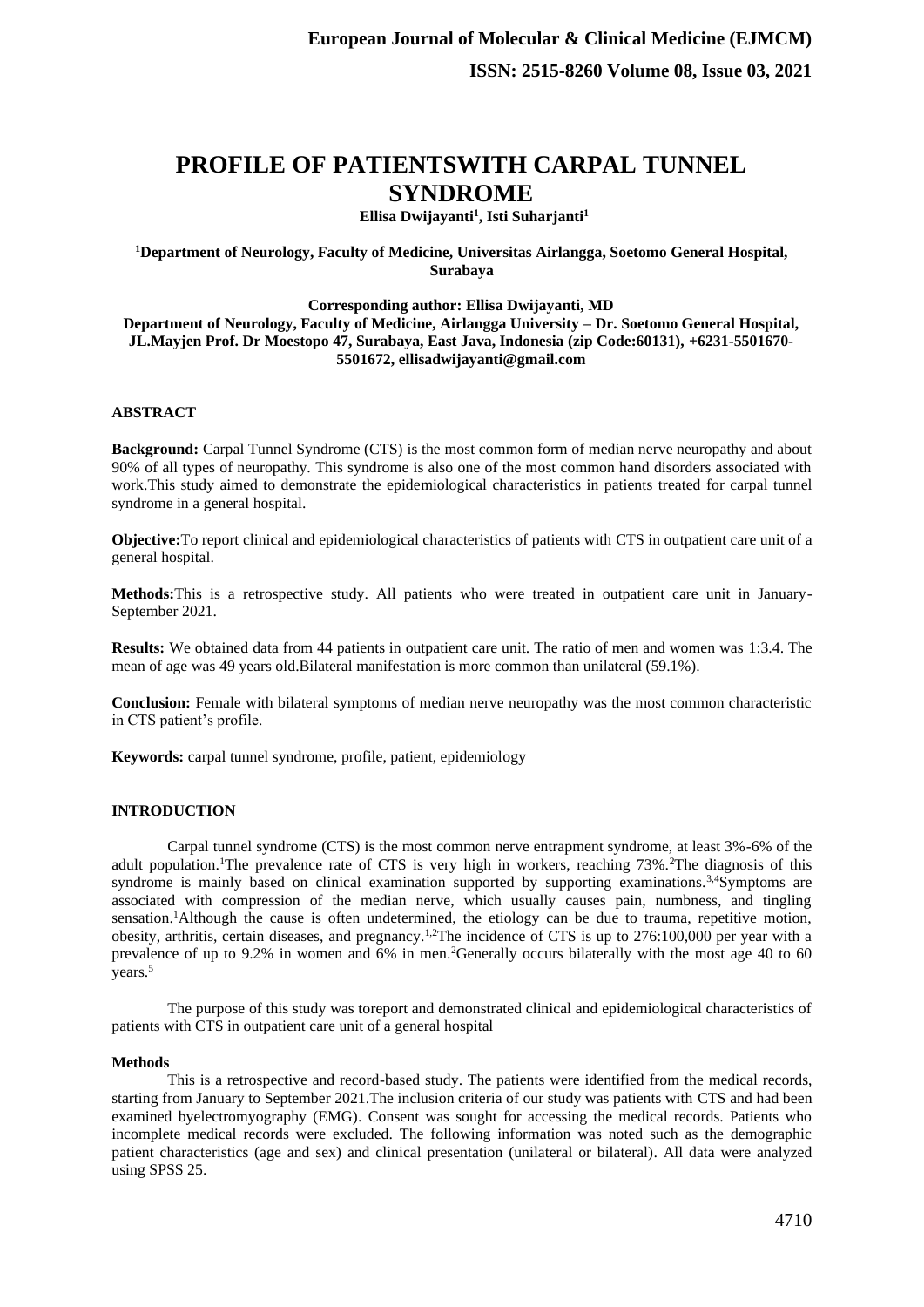# **European Journal of Molecular & Clinical Medicine (EJMCM) ISSN: 2515-8260 Volume 08, Issue 03, 2021**

#### **Results**

We identified 44 patients who met inclusion and exclusion criteria. All patients had been diagnosed clinically and also by EMG. We found 10 ( 22.7%) was male and 34 (77.3%) was female. The ratio of men and women was 1:3.4. The mean of age was 49 years old. The clinical presentation of CTS bilateral; 26 (59.1%) and unilateral 18 (40.9%).

| Table 1. Demographic and Clinical Data |                             |             |
|----------------------------------------|-----------------------------|-------------|
| Population                             | $n\left(\frac{6}{6}\right)$ | <b>Mean</b> |
|                                        |                             |             |
| <b>Sex</b>                             |                             |             |
| Male                                   | 10(22.7)                    |             |
| Female                                 | 34(77.3)                    |             |
| Age                                    |                             | 49          |
| <b>Side</b>                            |                             |             |
| Unilateral                             | 18(40.9)                    |             |
| Billateral                             | 26(59.1)                    |             |
|                                        |                             |             |

#### **Discussion**

Carpal tunnel syndrome is the most common peripheral neuropathy and diagnosis based on a combination of clinical signs and symptoms and electromyographic findings.<sup>6,7</sup>The prevalence in the United Kingdom is  $70 - 160$  cases per 1000 population.<sup>8</sup> This study supported the prevalence of carpal tunnel syndrome in female was greater than male. The risk of acquiring this peripheral neuropathy increases after menopause; moreover, women are more often employed in occupations where there is greater risk of acquiring CTS, as well as housekeeping duties that predispose to the same exposure.<sup>9</sup> The mean age of this study likely supported the previous study. That study had found age  $>40.5$  years (area under the curve [AUC]=0.81, 77% sensitivity and 75% specificity) is a very important risk factor for CTS in obese females.<sup>10</sup> It has been previously found that the age of 41–60 years is an independent risk factor for CTS.<sup>11</sup>The most common clinical presentation was bilateral. There was study that reported patients with bilateral complaints had symptoms for about three years, while in patients with unilateral symptoms the duration was about one year at the time of the first visit. Since patients in the latter group developed symptoms in the contralateral hand with time, that study assumed that bilaterality may be time-dependent. Unfortunately, the records were not very precise about the duration of symptoms, so that a definite conclusion could not be drawn.<sup>12</sup>

#### **Conclusion**

Female with bilateral symptoms of median nerve neuropathy was the most common characteristic in CTS patient's profile.

## **Conflict of Interest**

The authors affirm no conflict of interest in this study.

### **Acknowledgement**

None.

## **Funding**

None.